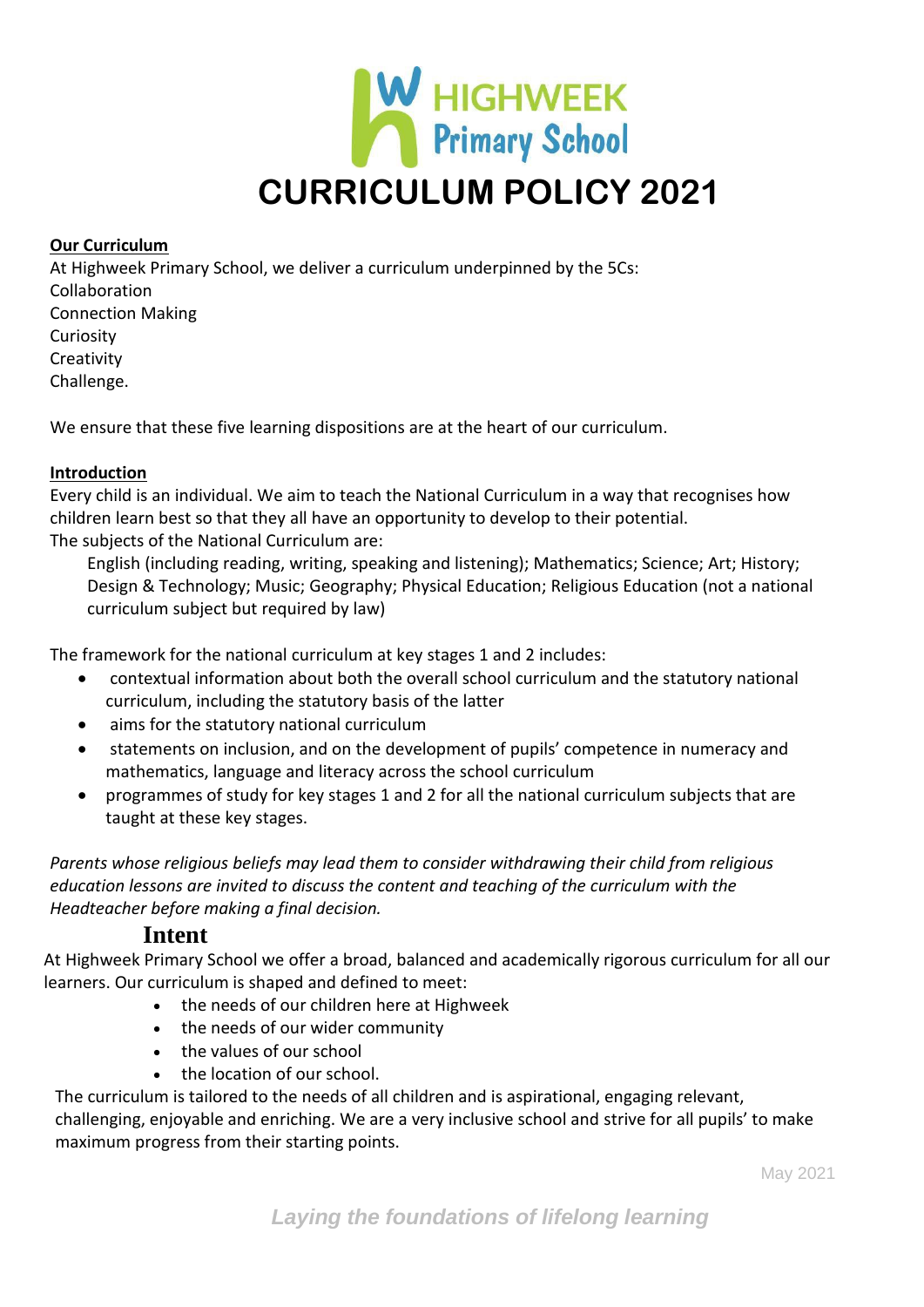

Our curriculum provision has been developed with a clear intent to:

- Provide a broad and balanced programme of study that meets the needs of all of our children.
- Enable all of our children to make progress in their learning and achieve their full potential
- Equip our children with the knowledge and cultural capital they need to succeed in life.
- Support the acquisition of knowledge, vocabulary and language of learning.
- Promote good behaviour and safety
- Support children's spiritual, moral, social and cultural development

We do this through the 5C's - Collaboration, Curiosity, Connection making, Creativity and Challenge

## **Our Curriculum Aims at Highweek Primary School**

It is our aim that by the time the children leave Highweek Primary School to embark on the next stage of their education, they are equipped with academic attitudes, skills and knowledge, and have developed the personal attributes needed to enable them to become successful citizens of the future.

Highweek children are encouraged to be active learners by being inquisitive, motivated and resilient learners. Our work around developing children into positive learners with a Growth Mindset, that embrace challenge, show great resilience and are able to reflect on their learning is at the forefront of our approach. This makes the school environment a dynamic and exciting place to be. The school puts high importance on sport and healthy lifestyles. We are committed to ensuring that pupils can access a broad range of provision and sports through our curriculum and extended school provision. We have a full time sports coach and a good range of facilities. Sporting activities are also set up at lunchtimes to encourage purposeful physical activity. Year 5 children support this in their leadership roles as playleaders, encouraging participation and collaboration. Daily Physical Activity (DPA) for all pupils supplements our PE curriculum.

## **A Knowledge, Skills and learning Attitudes-based Curriculum**

Our curriculum is designed with knowledge, skills and learning attitudes at its heart to ensure that children develop a strong vocabulary base and understanding of the world. The curriculum promotes long term learning and we believe that progress means knowing more and remembering more. We have developed a curriculum inspired by current research on how memory works, to ensure that children are taught in a way in which they can remember the content in future years. Our subject curriculum is designed and delivered in a way that allows pupils to transfer key knowledge to longterm memory. It is sequenced so that new knowledge and skills build on what has been taught and pupils can work towards clearly defined end points.

May 2021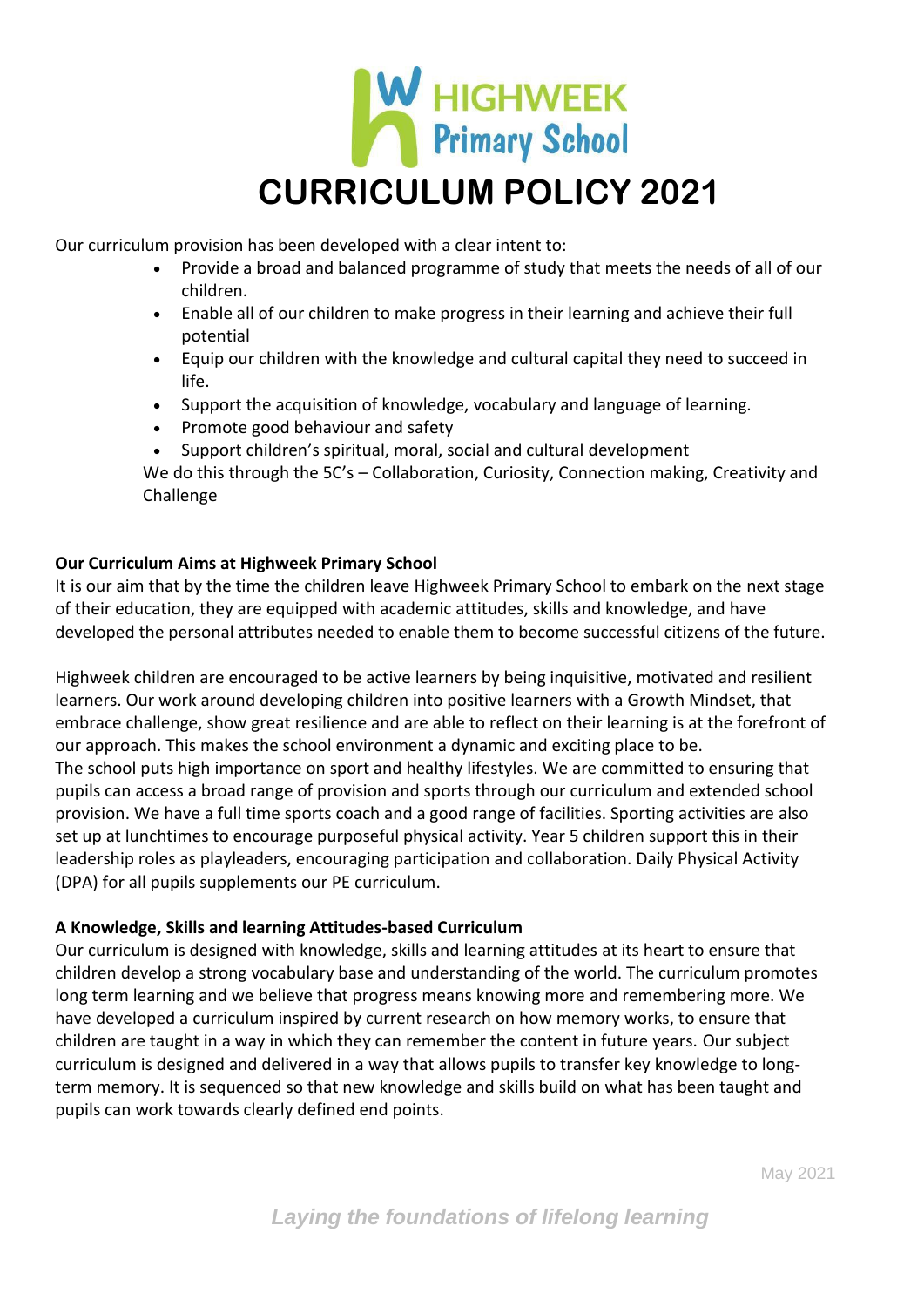

This is achieved by our teaching of how we become the best learners that we can be, focussing around the 5Cs: Collaboration, Connection Making, Curiosity, Creativity and Challenge.

Our approach to teaching and learning is clearly defined and its components are set out in **Highweek's Teaching and Learning Expectation and Standard** document.

#### **Our Curriculum Drivers**

We have, developed a set of 'drivers' for our curriculum which we believe support us in meeting the needs of our pupils.

Our curriculum drivers are **Aspiration, Resilience, Learning Pit, Preview and Feedback**. Our school drivers are at the heart of each topic and the themes develop coherently throughout the school year. We use these drivers alongside our values programme and weekly Growth Mindset themes underpin the development work we undertake in all areas of school life and to ensure that our curriculum offer is enriched and personalised to our children and their families.

## **Implementation**

## Curriculum Organisation:

The curriculum in each year group at Highweek is taught through six exciting half termly topics. Children in the Early Years Foundation Stage are taught using the EYFS framework with an emphasis on developing key skills, knowledge and understanding through direct teaching and purposeful play. The statutory National Curriculum is taught across Key Stages 1 and 2. We use a variety of published schemes of work, national and County Syllabus' and planning resources and tools to ensure that all programmes of study are fully covered. Our curriculum is organised around subjects and, where feasible, relevant and efficient, subjects are integrated to make meaningful connections, whilst maintaining the integrity of each subject discipline.

We use a 2 year rolling programme of planning to accommodate any mixed year groups in classes and to ensure that there is clear progression and depth of learning. Some subjects or aspects of subjects, such as Music and Art, require frequent re-visiting and continuous practice and are appropriately taught discretely on a daily or weekly basis.

We plan work for each class to cover all areas in a balanced way. Some of the work is taught in separate subject lessons and some aspects are built around themes or topics, because for young children it can be very artificial to separate the work into different subjects. (For example; children can develop language skills through discussing a scientific experiment, use measurements when studying an aspect of Geography, or have to read instructions in Maths.) When using a thematic approach, we use a 'WOW' event, either a visit or experience, as a hook for learning, as part of the introduction or as a culmination of the theme.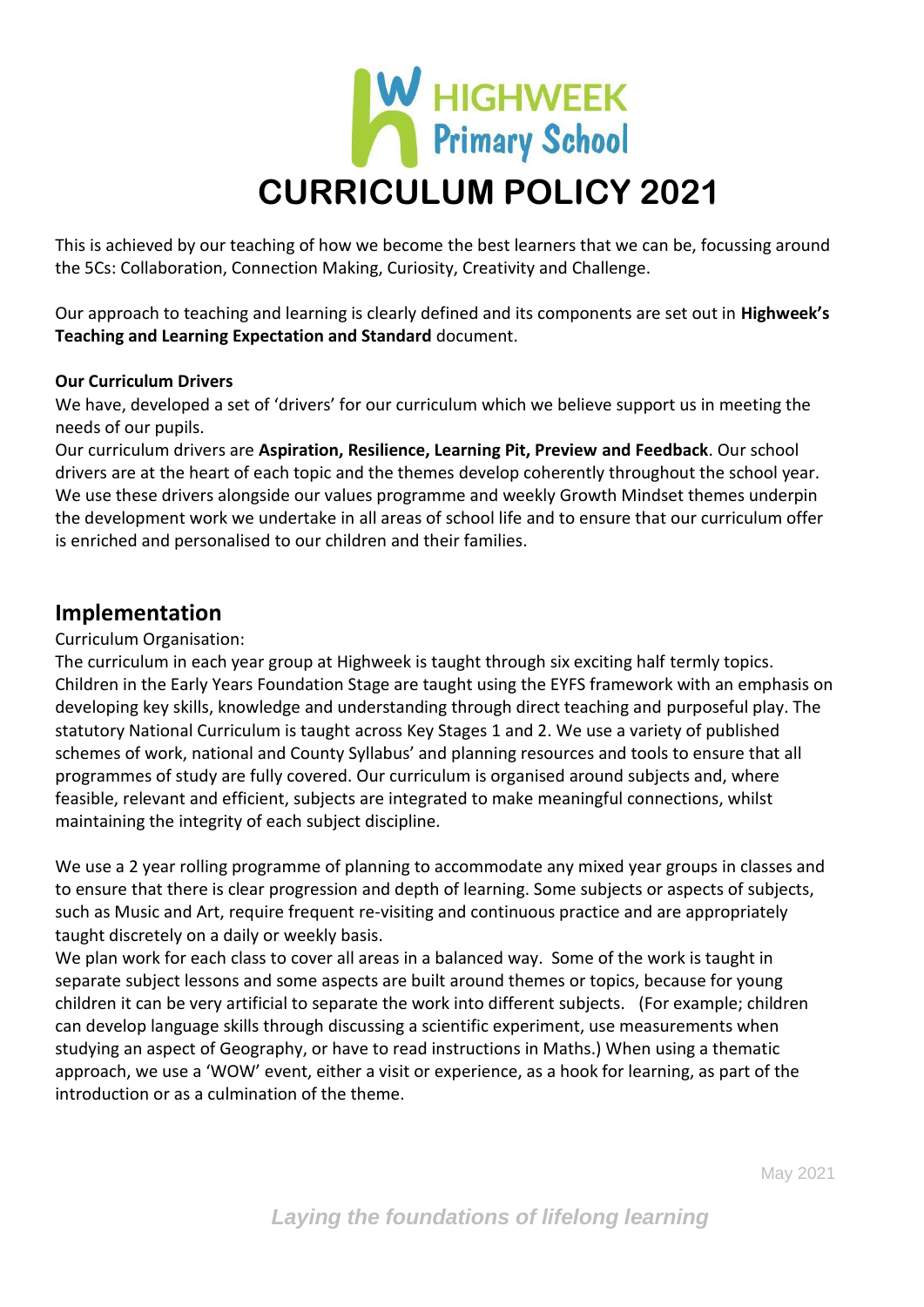

The learning in knowledge-led subjects, such as History, Geography and Science, is organised into units of work called projects and each one develops the knowledge, skills and understanding of the area under study in the subject. These are of varying length, depending on the content to be taught and learned. The projects are usually taught in blocks, so that pupils can fully immerse themselves in the project and see the results of their learning as the work progresses. Over the course of study, teaching is designed to help pupils to remember long term the content they have been taught and to integrate new knowledge into larger ideas.

We use a variety of teaching methods including whole class lessons, group work and independent learning. Each has its place. We place high importance on developing pupils learning dispositions in order that they have an active curiosity in the curriculum and desire to learn and make good progress. We have realised that creating a Growth Mindset in both our children and staff is the key to creating happy, successful individuals who embrace challenge, celebrate their mistakes and learn from them and finally preserve and show resilience in all they do. Our curriculum incorporates developing these learning traits through our Achievosaurs in EYFS and then in Key stages 1 and 2 the use of Growth Mindset. This is core to how we deliver the curriculum at Highweek.

Subjects and lessons are sometimes introduced to the class as a whole through discussion, dialogue or factual presentation. The end of a lesson can include a plenary during which the class can consider what they have learned and the progress they have made. The class may also come together for 'dialogue time' supporting personal, social development and citizenship. Other areas which bring the whole class together include for stories, music, P.E. and games, drama and dance.

Themed-days are based around our curriculum priorities, such as Science or Art week and involve the school with an opportunity to work across year groups and classes capitalising on different teachers' expertise. From time to time, a day event - whole school, class or year group- will be organised to celebrate an occasion, promote an idea or consolidate learning, for example, World Book Day or Esafety, Sports Day, charity events such as Comic relief.

Learning goes beyond the classroom, taking advantage of the locality and school grounds, and is enhanced by visitors with specific expertise and wide experiences. These include day trips, extracurricular clubs and residential visits. We call this our **11 before 11 Curriculum.**

# **Impact**

The impact of the curriculum is measured in progress made and attainments achieved and personal qualities acquired.

The impact of our curriculum is seen in:

- The progress our children make in relation to their starting points
- High standards and expectations for each year group as they move through the school.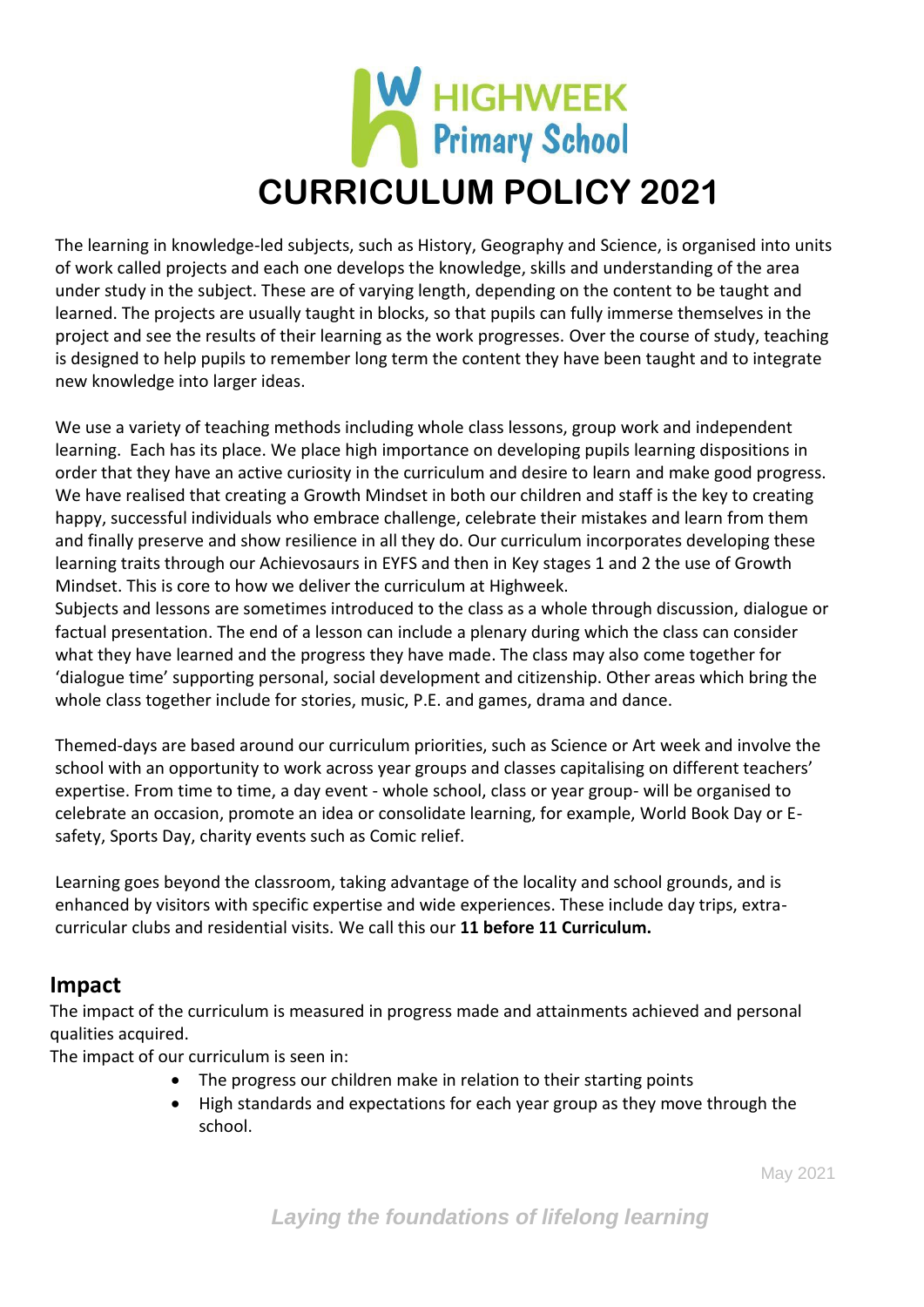

- Quality learning experiences which are memorable, worthwhile and challenging.
- Teaching which is rigorous, personalised, innovative and learning-centred.
- Children that are curious, embrace challenge, engaged, resilient, questioning, resourceful, independent and collaborative. .
- Children with high levels self-efficacy and belief, with well-formed characters, who have a thirst for learning and are aspirational for their futures and see learning as a route to maximising their life's chances.
- Individuals who value and respect one another and demonstrate Highweek's values.

## **Means of Measuring Impact:**

The curriculum is regularly reviewed, developed, monitored and evaluated by the Headteacher, Senior Leadership Team, external advisers and Governors, leading to improvements and innovation. Subject leaders take responsibility for ensuring coverage, progression and standards through long and medium-term planning, promoting the subject and developing the teaching methodology and securing high quality resources. They regularly monitor and evaluate learning, teaching and the curriculum.

Planning is detailed, regular and collaborative and prepares teachers so they provide a coherent, personalised learning experience.

Assessment is both formative and summative and progress and attainment are regularly tracked and followed up in termly Pupil Progress meetings. Our assessment policy sets out how we use assessment to measure impact.

The school puts high importance on sport and healthy lifestyles. We are committed to ensuring that pupils can access a broad range of provision and sports through our curriculum and extended school provision. We have a full time sports coach and a good range of facilities. Sporting activities are also set up at lunchtimes to encourage purposeful physical activity. Year 5 children support this in their leadership roles as playleaders, encouraging participation and collaboration. Daily Physical Activity (DPA) for all pupils supplements our PE curriculum.

## **EYFS**

On-going formative assessment is at the heart of effective early years practice. Teachers observe children as they act and interact in their play, everyday activities and planned activities, and learn from parents about what the child does at home (observation). They observe what children can do to help identify where the child may be in their own developmental pathway (assessment). They consider ways to support the child to strengthen and deepen their current learning and development (planning and interaction). Teachers will develop many other approaches in response to the children with whom they work and use the development statements to identify possible areas in which to challenge and extend the child's current learning and development (planning and interaction). Please see EYFS Curriculum policy 2021.

## **Work at home**

May 2021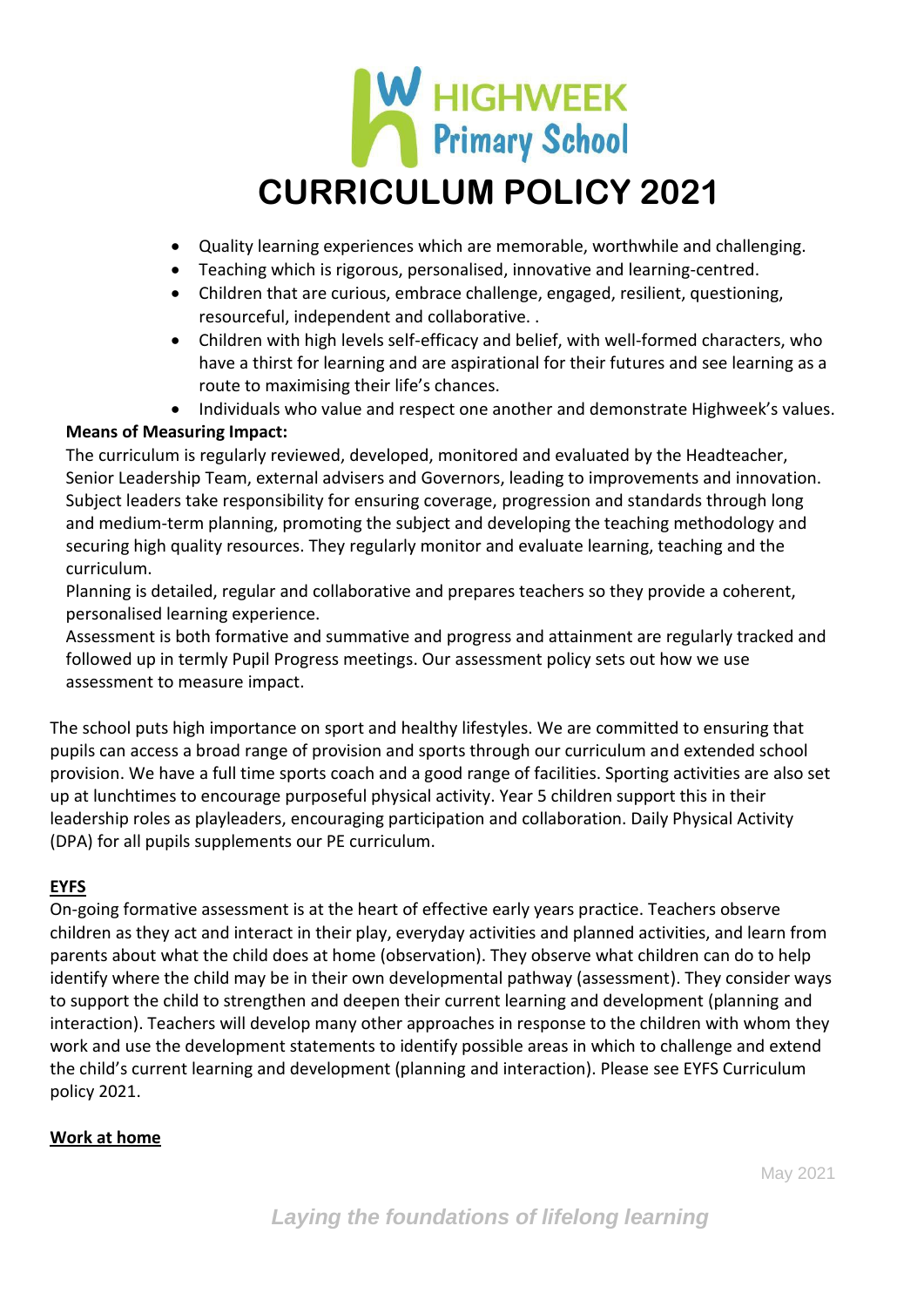

From the earliest days in school parents are encouraged to share books with their children and later to hear them read as they become more able to read for themselves. Parents can also help by showing an interest in paintings and other work brought home. Older children will often request to take work home to finish or might sometimes be encouraged to do so.

In addition to the above, "preview learning" is given to children with the aim of developing work in class and building a partnership between parents and the school. Preview learning is to allow children and parents to research topics and areas of the curriculum that they will next access, giving the children the opportunity to have a "head start" in their knowledge and understanding of that area, allowing the learning to move on at a quicker pace. The length of the preview learning will depend on the area of the curriculum. It can be set on a weekly basis, or one area can last several weeks. Preview learning is always celebrated throughout the school on display in the class room and corridors. This could include learning spellings and mental arithmetic skills such as tables.

#### **Curriculum information**

At the beginning of each term, parents are sent a newsletter explaining the work that their child will be covering and how they can help. Early in the autumn term parents are invited into school to meet the teacher and discuss the year ahead.

#### **Complaints**

Any complaints about the curriculum should be first brought to the school (class teacher and Headteacher). If a parent is not satisfied with the answers given there is a formal procedure to be followed, a copy of which is available from the Headteacher on request.

#### **Assessment and testing**

Assessment forms a daily part of our work. To help the children to learn we need to know what each child can do so that we can plan for the next stage. We are making assessments when we hear a child read, when they read what they have written, when they talk about their work, when we watch them in P.E. or when they are building a model and so on. Sometimes these assessments are recorded for later use. Often they are acted upon straight away, for example by asking a question to help a child understand an idea more clearly. Our effective feedback and marking policy demonstrates how we assess work. Teachers check pupils' understanding systematically, identify misconceptions accurately and provide clear direct feedback, in doing this they are able to adapt their teaching where necessary. Our Assessment Policy explains our processes and procedures in more detail.

#### **Special needs**

The school has a special needs policy written in the light of the national code of practise and approved by the governors. (It is available in school should parents wish to read a copy.)

May 2021